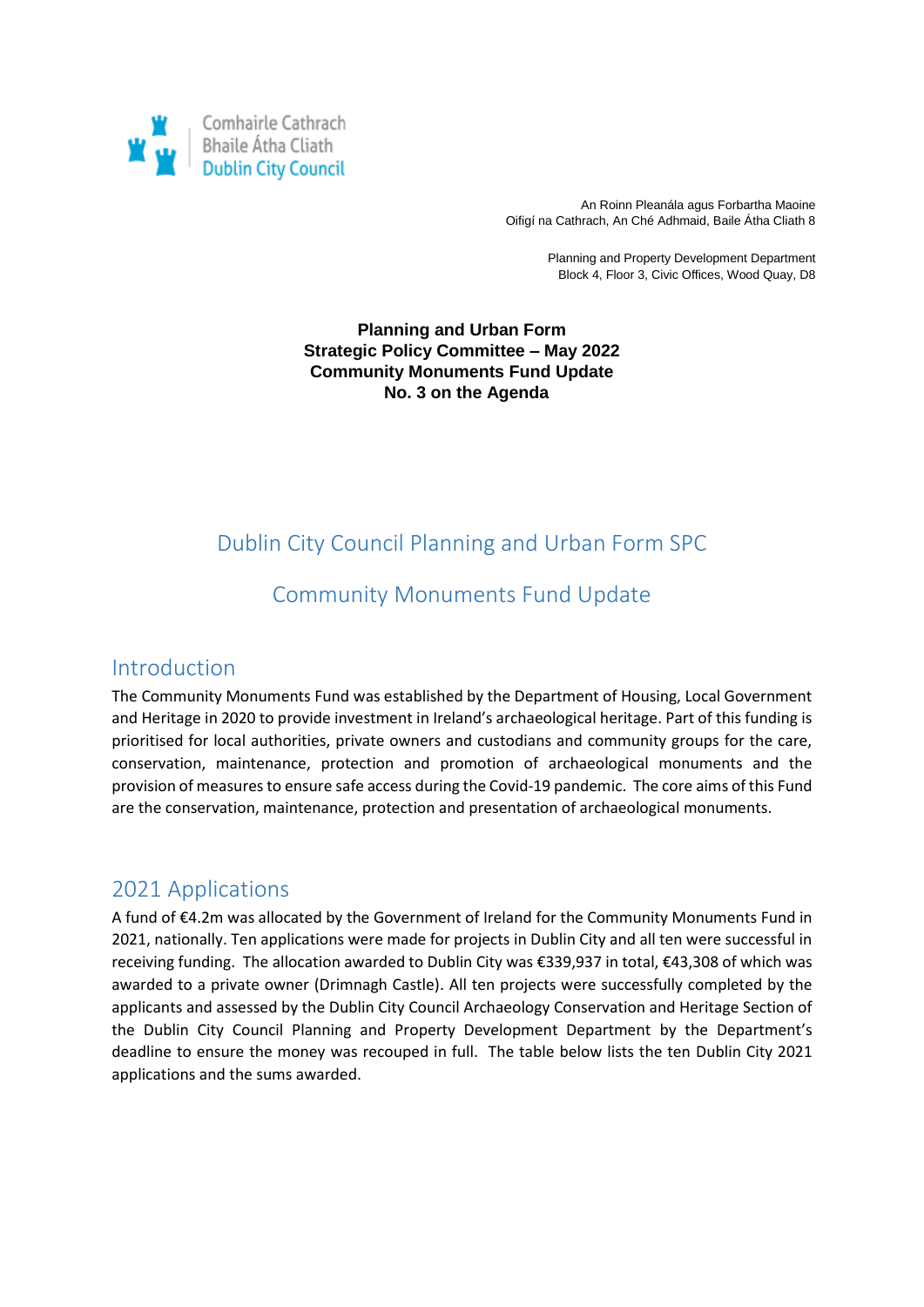| <b>Name</b>           | Stream         | Outcome            | Applicant        | Award      | Reference    |
|-----------------------|----------------|--------------------|------------------|------------|--------------|
| Clontarf              | $\mathbf{1}$   | Conservation       | <b>DCC Parks</b> | €70,000.00 | CMF21-1-     |
| Graveyard<br>and      |                | works<br>the<br>to |                  |            | <b>DC002</b> |
| Church                |                | church ruins       |                  |            |              |
| Donnybrook            | $\mathbf{1}$   | of<br>Conservation | <b>DCC Parks</b> | €70,000.00 | CMF21-1-     |
| Graveyard             |                | the<br>Boundary    |                  |            | <b>DC004</b> |
|                       |                | wall               |                  |            |              |
| <b>Nicholas</b><br>St | $\overline{2}$ | Conservation       | <b>DCC Parks</b> | €20,000.00 | CMF21-2-     |
| Within                |                | Management         |                  |            | <b>DC001</b> |
|                       |                | Plan (report)      |                  |            |              |
| Merrion               | $\overline{2}$ | Conservation       | <b>DCC Parks</b> | €11,070.00 | CMF21-2-     |
| (Bellevue)            |                | Management         |                  |            | <b>DC003</b> |
| Cemetery              |                | Plan (report)      |                  |            |              |
| Bluebell              | $\overline{2}$ | Conservation       | <b>DCC Parks</b> | €11,070.00 | CMF21-2-     |
| Cemetery              |                | Management         |                  |            | <b>DC001</b> |
|                       |                | Plan (report)      |                  |            |              |
| St Canice's           | $\overline{2}$ | Conservation       | <b>DCC</b>       | €29,520.00 | CMF21-2-     |
| Graveyard             |                | Management         | <b>ACH/Parks</b> |            | <b>DC002</b> |
|                       |                | Plan (report)      |                  |            |              |
| Jewish                | $\overline{3}$ | Interpretation     | <b>DCC Parks</b> | €20,000.00 | CMF21-3-     |
| Cemetery,             |                | &<br>Strategy      |                  |            | <b>DC003</b> |
| Ballybough            |                | Audio-Guide        |                  |            |              |
| Huguenot              | $\overline{3}$ | Interpretation     | <b>DCC Parks</b> | €17,484.50 | CMF21-3-     |
| Cemetery,             |                | Strategy & Audio-  |                  |            | <b>DC001</b> |
| <b>Merrion Row</b>    |                | Guide              |                  |            |              |
| Cabbage               | $\overline{3}$ | Interpretation     | <b>DCC Parks</b> | €17,484.50 | CMF21-3-     |
| Garden                |                | Strategy & Audio-  |                  |            | <b>DC002</b> |
|                       |                | Guide              |                  |            |              |
| Drimnagh              | $\mathbf{1}$   | Conservation       | Drimnagh         | €43,308    | CMF21-1-     |
| Castle                |                | works              | Castle           |            | <b>DC003</b> |

# 2022 Applications

On 19 April, the Minister of State for Heritage and Electoral Reform announced the award of grants for a wide range of archaeological heritage projects under the department's 2022 Community Monuments Fund. Building on the impact of the scheme last year under which 139 awards were granted to an amount of just under €4.2 million, this year 128 projects are being supported with an overall investment of €6 million. Dublin City Council proposed ten applications for projects in 2022, seeking a total of €500,000. A total of €145,000 was sought by private owner applicants. Five projects were awarded an offer of monies totalling €240,762.50. Successful projects include three privately owned sites at St Audoen's Church (Stream 1 – Works), Christ Church Cathedral and Drimnagh Castle (Stream 2 – Conservation Management Plans). Two Dublin City Council led projects were awarded monies. These are St Canice's Graveyard, Finglas (Stream 1 - Works) and St James's Graveyard (Stream 3 – Access and Interpretation). The table below lists the ten 2022 applications and sums awarded.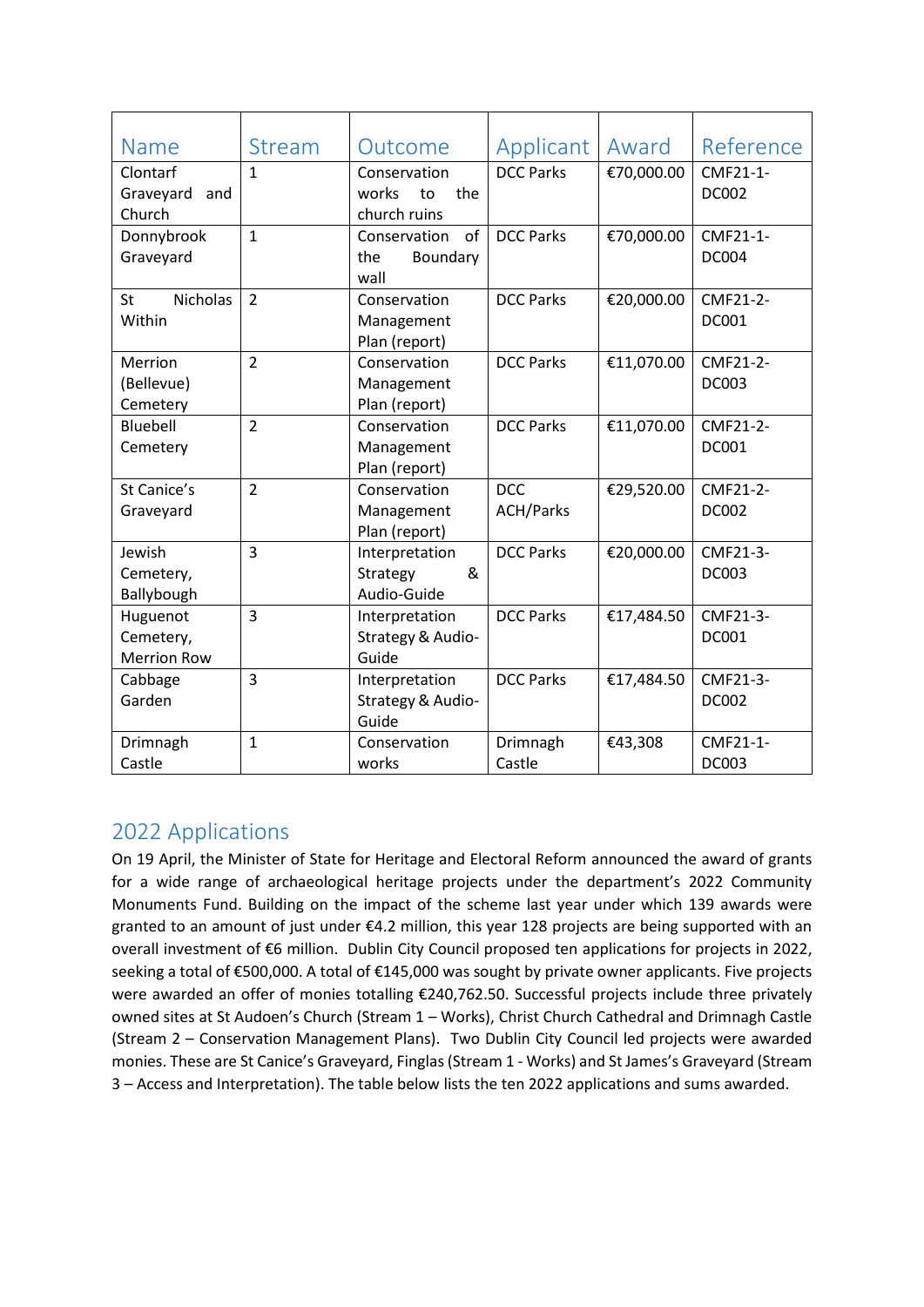| <b>Site</b>                                | <b>Stream</b>  | Outcome                                         | Applicant                 | Award      | Reference                |
|--------------------------------------------|----------------|-------------------------------------------------|---------------------------|------------|--------------------------|
| St Audoen's<br>Medieval<br>Church          | $\mathbf{1}$   | Works                                           | Church of<br>Ireland      | €85,000.00 | CMF22-1-<br><b>DC004</b> |
| Clontarf<br>Graveyard                      | $\mathbf{1}$   | Conservation<br>Management<br>Plan <sub>s</sub> | <b>DCC Parks</b>          | €0         |                          |
| St Canice's<br>Graveyard<br><b>Finglas</b> | $\mathbf{1}$   | Works                                           | <b>DCC Parks</b>          | €85,000.00 | CMF22-1-<br>DC001        |
| Church of St<br>Nicholas<br>Within         | $\mathbf{1}$   | Works                                           | <b>DCC Parks</b>          | €0         |                          |
| Christchurch<br>Cathedral                  | $\overline{2}$ | Conservation<br>Management<br>Plan              | Church of<br>Ireland      | €30,000.00 | CMF22-2-<br><b>DC001</b> |
| Drimnagh<br>Castle                         | $\overline{2}$ | Conservation<br>Management<br>Plan              | Drimnagh<br>Castle        | €30,000.00 | CMF22-2-<br><b>DC002</b> |
| Clontarf<br>Graveyard                      | $\overline{2}$ | Conservation<br>Management<br>Plan              | <b>DCC Parks</b>          | €0         |                          |
| St<br>Werburgh's<br>Graveyard              | $\overline{2}$ | Conservation<br>Management<br>Plan              | <b>DCC</b>                | €0         |                          |
| St James's<br>Church and<br>Graveyard      | 3              | Interpretative<br>Audio Guide                   | <b>DCC Parks</b>          | €10,762.50 | CMF22-3-<br><b>DC001</b> |
| St Assam's<br>Graveyard<br>Raheny          | 3              | Community<br>Project                            | <b>DCC</b> Area<br>Office | €0         |                          |

# Successful CMF Projects 2022

# St Audoen's Church Works

St Audoen's Church is the only medieval parish church in Dublin still in use. As a National Monument it makes an exceptional contribution to our built heritage, boasting many layers of antiquity including a 15th tomb and 17th century memorials. The grant award is for emergency conservation works to the unstable west gable of the Church. Proposed works include structural repair to existing facing stone where modern repairs do not tie into the wall core, replacing or refacing decayed stone, replacing inappropriate materials from 20<sup>th</sup> century repairs, raking out cementitious pointing and repointing with lime mortar.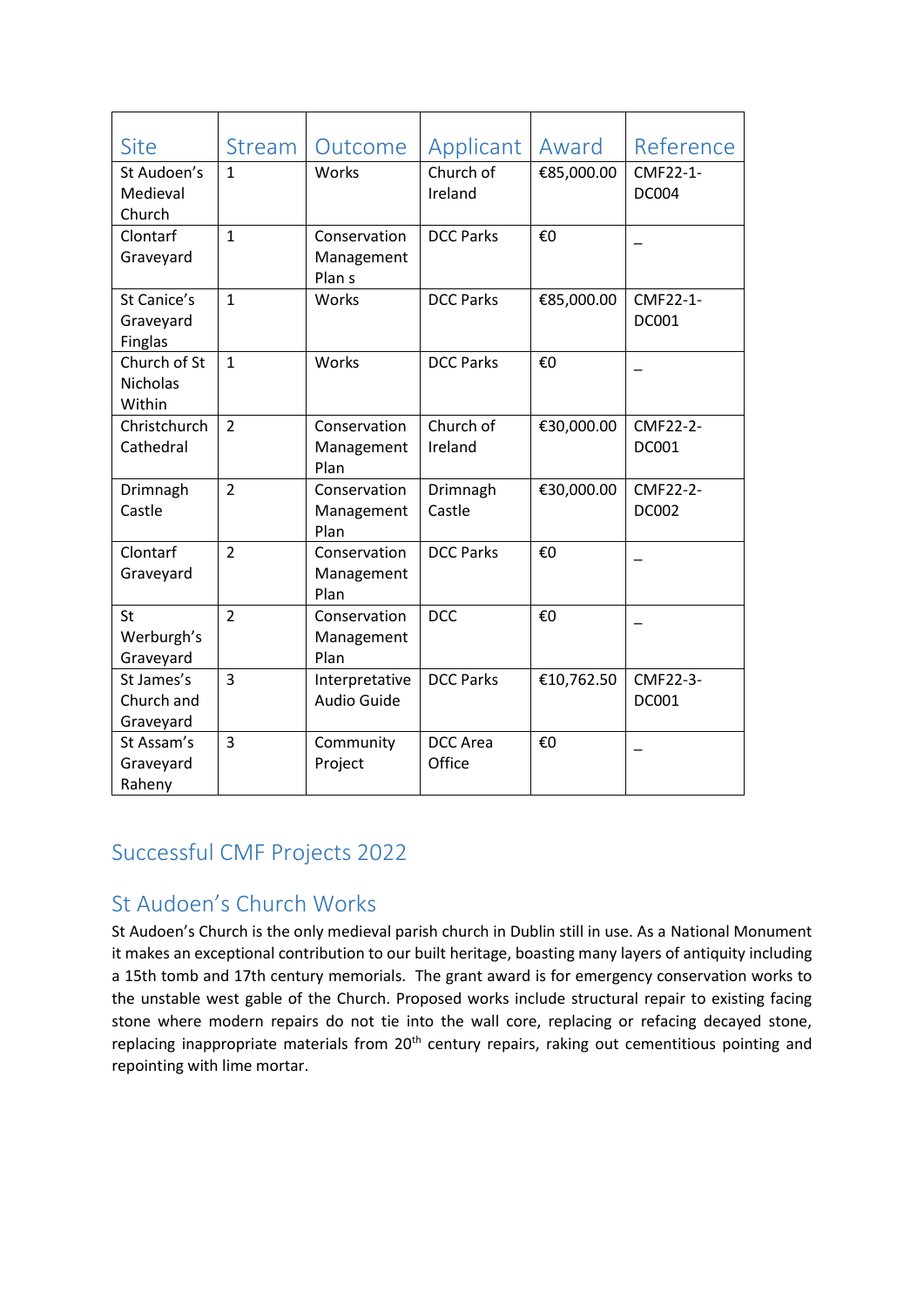#### Christ Church Cathedral Conservation Management Plan

Christ Church Cathedral is the oldest surviving building in Dublin that is still in use and is one of its most iconic landmarks. The nave has been described as 'the most accomplished piece of Gothic architecture in Ireland' and the cathedral retains a wealth of architectural details as well as collections and archives. The year 2028 will mark the 1000th anniversary of the foundation of the cathedral by King Sitric of Dublin; the 900th anniversary of the birth of Archbishop Laurence O'Toole, patron of the archdiocese of Dublin and the 150th anniversary of the completion of the cathedral's complex restoration by the architect George Edmund Street. It is timely and appropriate to take stock and consider the cultural significance of the cathedral. In tandem it is necessary to identify threats to this cultural significance and following consultation with stakeholders, formulate and adopt policies that will ensure that its cultural significance is not diminished. The cathedral has brought together a team of notable experts in their respective fields to contribute towards the preparation of the CMP. Many of team have published important essays relating to the cathedral and the wider urban context of Viking and Medieval Dublin. The preparation of a CMP will establish policies which will ensure that the cathedral is cared for in a way that will ensure its significance is protected for future generations. The CMP will inform how anniversaries in 2028 will be commemorated and it is hoped that it will lead to further study and appraisal of the cathedral in both a national and international context.

#### Drimnagh Castle Conservation Management Plan

Drimnagh Castle is a free-standing three-storey castle with undercroft, Great Hall and gallery built in a series of stages. It is one of very few medieval structures in Ireland to still retain an enclosing flooded moat. Occupied until 1954, its current form results from multi-period construction, which began by the acquisition of the lands by Hugh de Berneval in 1215. The castle has retained much of its important architectural fabric and is a testament to the rural and historical past of this area. The conservation plan will allow a thorough and detailed investigation of the site and document how the significance of the building will be retained in the future, altered, developed, or repaired. The plan will follow conservation principles and will be undertaken by a professional team comprised of a Grade 1 conservation architect, archaeologist, conservation engineer, Mechanical and Electrical engineer and surveyor. The plan will set out a conservation strategy that will enable the Castle and its environs to continue to be a place to visit in the future for those interested in the architectural and cultural heritage of Ireland.

#### St James's Church and Graveyard Interpretative Audio Guide

The medieval parish church of St James was built in 1190 and the graveyard is likely to be contemporary, in use from the late 12th century onward. There is a 16th century gravestone in the graveyard, which remained the principal burial ground for both religious affiliations down through the centuries. The graveyard was one of the most commonly used by Catholics during Penal times and burial records indicate that over 30,000 people of all religions were buried there during the period 1742-1836. In recent years Dublin City Council has invested in the conservation of the graveyard and in building the resilience of its mortuary monuments to climate change. The site is currently inaccessible to the public for safety reasons. The aim of this project is to raise awareness of an important historic city site. The audio guide will enable visitors to the graveyard interested parties anywhere in the world to learn more about the people buried there and the development of the cemetery. The guide will enhance the knowledge of local people, many of whom have